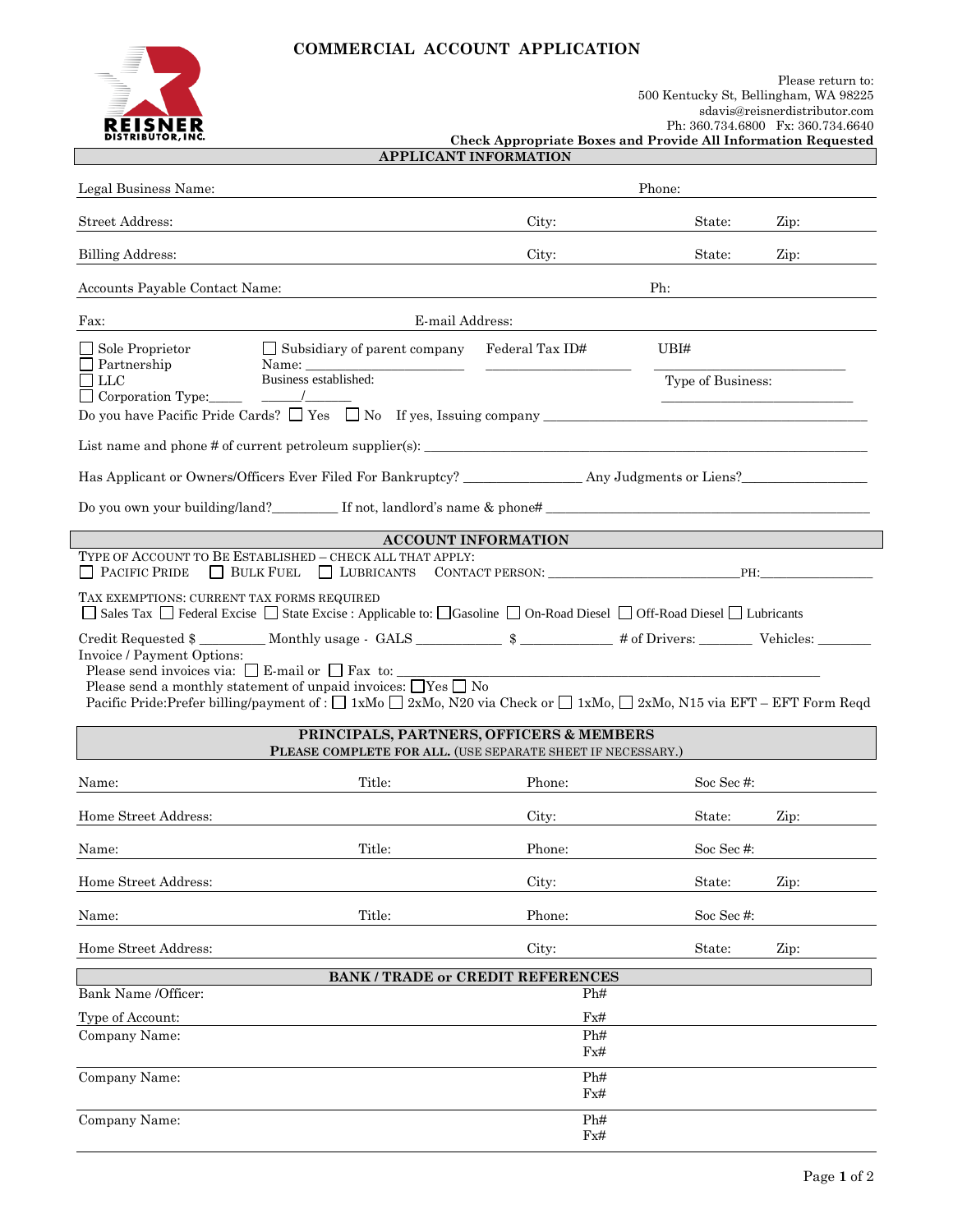### **REISNER DISTRIBUTOR, INC. ACCOUNT AGREEMENT AND TERMS OF SALE**

I understand that this Agreement and Terms of Sale will not become effective until opened by Reisner Distributor, Inc. and, if opened, I agree that the following terms will govern any charge account established by you for my use:

The Applicant hereby applies to Reisner Distributor Inc for credit. It is understood and agreed that the undersigned specifically consents to Reisner investigating the Applicant's owner's, if applicable, credit history and may utilize outside credit reporting services to obtain information on the Applicant/owners. Applicant further agrees to give permission to make inquiry of financial and related matters at applicant's bank(s). All information provided on this Credit Application is warranted by the undersigned and Applicant to be complete and accurate. Reisner shall determine the creditworthiness of the Applicant in its sole discretion, and further Reisner may increase, decrease or terminate the credit availability to Applicant at any time within its sole discretion.

The undersigned agrees to pay for all fuel, lubricants and other products and/or services directly from our invoices as stated on each invoice or within 30 days of invoice date, whichever is lesser. The undersigned further agrees to pay a finance charge of 1.5% per month (18% per year) on all past due amounts; a handling charge of \$25 for each returned check, and all collection and legal fees. The waiver of a finance charge or any portion thereof shall not be deemed to be a waiver of any future finance charges. Should it become necessary to place the account with a collection agency or attorney for collection, Reisner shall be entitled to all collection costs, including reasonable attorney fees and court costs.

Applicant shall provide Reisner with at least 15 days notice of any change in principals or any change in Applicants legal name or legal identity. The Applicant and any guarantor hereunder agree to provide Reisner with updated financial information upon request.

Pacific Pride Terms: Applicable to card-lock (Pacific Pride) use:

- a. **I understand terms to be net 20 days from invoice date, unless otherwise stated on invoice.**
- b. I will be responsible for all purchases using card-lock ("cards") issued to me, regardless of whether the use is unauthorized or fraudulent.
- c. I will be responsible for card replacement cost. Cards in need of replacement due to normal wear will be replaced at no charge.
- d. I understand that the card is used to initiate a Pacific Pride transaction and is *not* a credit card.
- e. I agree that the automated system may automatically suspend service without notice to me should any payment not be made when due.
- f. I assume responsibility for insuring that any person using the cards delivered to me is aware of the proper use of the card-lock system and will use safe practices in compliance with the regulations of the local Fire Code in the handling of fuels dispensed from the card-lock system. I agree to indemnify and hold Reisner Distributor, Inc. harmless from any claims and cost including but expressly not limited to, those for bodily injury and property damage, which may be occasioned by the negligence or misuse of the card-lock system by me or any person using the cards delivered to me.
- g. Reisner Distributor, Inc. shall use its best efforts to maintain the card-lock system in good working order and condition at its expense; provided, however, it shall not be responsible for any damage or loss which may result from its failure to provide fuel or the failure of the card-lock system in any manner whatsoever. I agree to promptly notify Reisner Distributor, Inc. of any malfunctioning of the card-lock system which comes to my attention.
- h. I understand that my right to purchase fuel through the card-lock system may be terminated immediately upon any breach of any of the terms hereof or of any other agreement with Reisner Distributor, Inc. and may also be terminated upon **30** days notice by either party. Upon termination, I agree to immediately surrender all cards issued to me and to immediately pay all outstanding sums owing Reisner Distributor, Inc.

YOU AFFIRM AND REPRESENT THAT YOU ARE AUTHORIZED TO EXECUTE THIS COMMERCIAL CREDIT APPLICATION ON BEHALF OF APPLICANT AND THAT YOU HAVE READ THE ABOVE AGREEMENT AND TERMS OF SALE AND AGREE TO BE BOUND BY THEM. YOU AUTHORIZE REISNER DISTRIBUTOR INC TO CONTACT ANY SUCH REFERENCES LISTED AND TO ACCESS MY/OUR CREDIT AND/OR BANKING HISTORY. YOU CERTIFY THAT ALL INFORMATION ON THIS APPLICATION IS CORRECT. **I/WE FULLY UNDERSTAND AND AGREE TO THE AGREEMENT AND TERMS OF SALE ABOVE AND AGREE TO THE PROPER PAYMENT IN CONSIDERATION OF CREDIT EXTENDED. EXCUTED THIS \_\_\_\_\_\_ DAY OF \_\_\_\_\_\_\_\_\_\_\_\_, 20\_\_\_\_.**

| APPLICANT AUTHORIZED SIGNOR/OWNER: |            |  |  |  |  |
|------------------------------------|------------|--|--|--|--|
| PRINTED NAME:                      | SIGNATURE: |  |  |  |  |
|                                    |            |  |  |  |  |
| PRINTED NAME:                      | SIGNATURE: |  |  |  |  |

### **UNCONDITIONAL PERSONAL GUARANTY**

As an inducement for and in consideration of the extension of credit to the above referenced account (The "Customer") by Reisner Distributor, Inc., the undersigned ("Guarantor") personally and individually and not as corporation, directly, absolutely and unconditionally guarantees prompt payment of all of Customer's obligations to Reisner Distributor, Inc., now or in the future, including reasonable attorney's fees and cost incurred in collecting the obligations. This promise is continuing and shall be binding until Guarantor gives Reisner Distributor, Inc. written notice not to make further extensions of credit, but such written notice will not diminish the Guarantor's liability to pay any indebtedness incurred by Customer prior to such notice. Reisner Distributor, Inc. may at any time, without notice and without affecting this guaranty, demand payment, extend additional credit or refuse to extend credit, extend the time for repayment, make any changes in its agreement with Customer, and impair, exchange or release any collateral. Guarantor further waives all rights to notice of any kind, including, but not limited to, notices of default, acceptance or this guaranty and sale under Article 9 of the Washington Uniform Commercial Code. The obligations of Guarantor to Reisner Distributor, Inc. hereunder are independent of Customer's obligations and a separate action or actions may be brought by Reisner Distributor, Inc. against Guarantor whether or not such action(s) are also brought against Customer. By signing this Unconditional Personal Guaranty, I acknowledge that I have read and agreed to the terms and conditions set forth in the above Guaranty and Account Agreement and Terms of Sale. (INDIVIDUALLY AND NOT AS A CORPORATION)

Guarantor Signature: \_\_\_\_\_\_\_\_\_\_\_\_\_\_\_\_\_\_\_\_\_\_\_\_\_\_\_\_\_\_\_\_\_\_\_\_\_\_\_\_\_\_\_\_\_\_\_\_\_\_\_\_\_\_\_\_\_\_ SSN#: \_\_\_\_\_\_\_\_\_\_\_\_\_\_\_\_\_\_\_\_\_\_\_\_\_\_\_\_\_ Printed Name: \_\_\_\_\_\_\_\_\_\_\_\_\_\_\_\_\_\_\_\_\_\_\_\_\_\_\_\_\_\_\_\_\_\_\_\_\_\_\_\_\_\_\_\_\_\_\_\_\_\_\_\_\_\_\_\_\_\_\_\_\_\_\_\_\_ Date: \_\_\_\_\_\_\_\_\_\_\_\_\_\_\_\_\_\_\_\_\_\_\_\_\_\_\_\_\_ Guarantor Signature: \_\_\_\_\_\_\_\_\_\_\_\_\_\_\_\_\_\_\_\_\_\_\_\_\_\_\_\_\_\_\_\_\_\_\_\_\_\_\_\_\_\_\_\_\_\_\_\_\_\_\_\_\_\_\_\_\_\_ SSN#: \_\_\_\_\_\_\_\_\_\_\_\_\_\_\_\_\_\_\_\_\_\_\_\_\_\_\_\_\_ Printed Name: \_\_\_\_\_\_\_\_\_\_\_\_\_\_\_\_\_\_\_\_\_\_\_\_\_\_\_\_\_\_\_\_\_\_\_\_\_\_\_\_\_\_\_\_\_\_\_\_\_\_\_\_\_\_\_\_\_\_\_\_\_\_\_\_\_ Date: \_\_\_\_\_\_\_\_\_\_\_\_\_\_\_\_\_\_\_\_\_\_\_\_\_\_\_\_\_